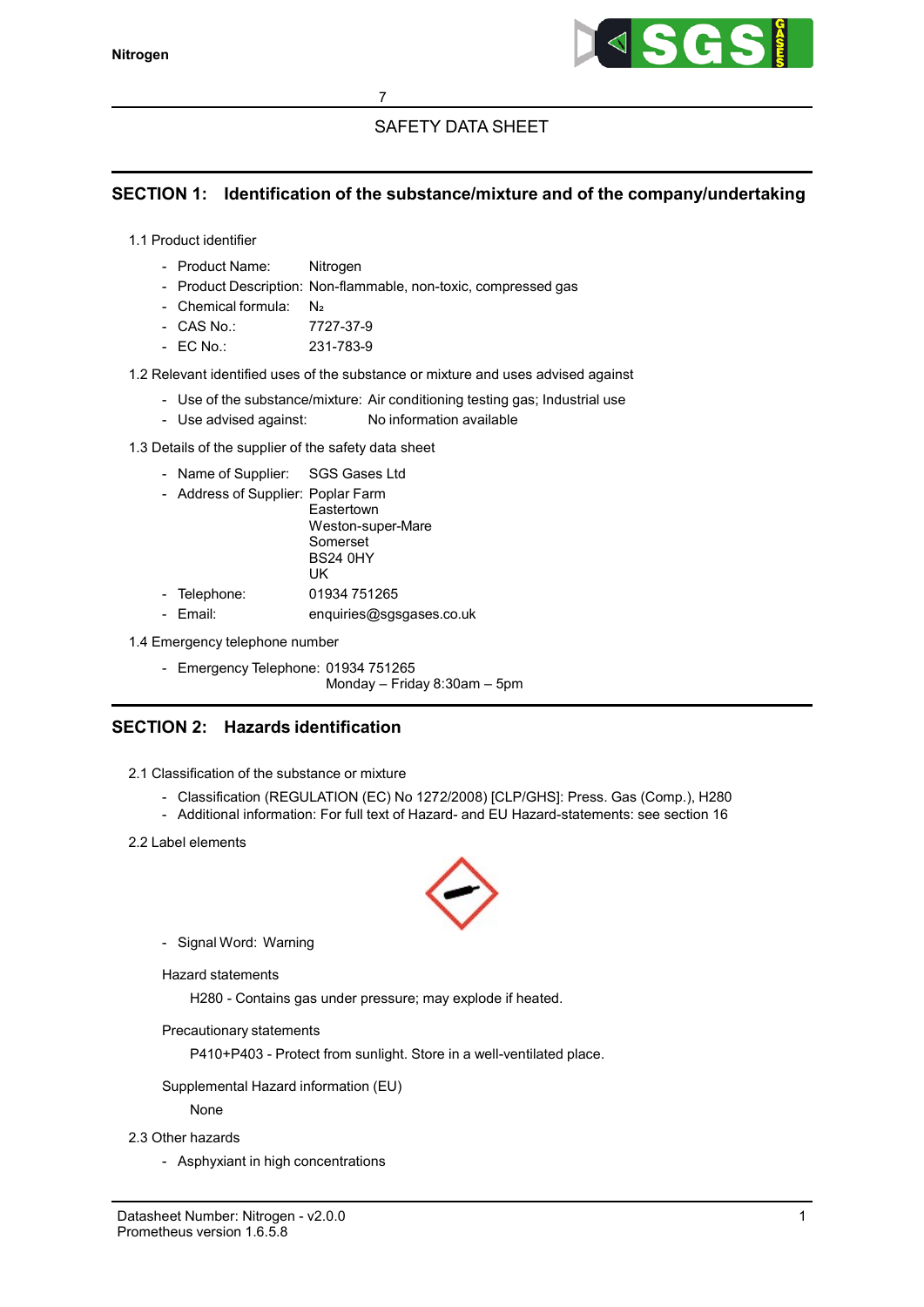

## SECTION 2: Hazards identification (....)

- Not a PBT according to REACH Annex XIII
- Not a vPvB according to REACH Annex XIII
- Does not contain any substances with endocrine disrupting properties

## SECTION 3: Composition/information on ingredients

### 3.1 Substances

| <b>Chemical Name</b> | Conc. | CAS No.   | EC No.    | <b>Classification</b><br><b>(REGULATION)</b><br>(EC) No<br>1272/2008)<br><b>ICLP/GHS1</b> | <b>SCL/</b><br>M-Factor/<br><b>ATE</b> | <b>REACH</b><br>Registration<br><b>Number</b> | WEL/<br><b>OEL</b> |
|----------------------|-------|-----------|-----------|-------------------------------------------------------------------------------------------|----------------------------------------|-----------------------------------------------|--------------------|
| Nitrogen             | 100%  | 7727-37-9 | 231-783-9 | Press, Gas, H280                                                                          |                                        | -                                             | No                 |

#### 3.2 Mixtures

- Not applicable

### SECTION 4: First aid measures

Rescuers should put on approved personal protective equipment (PPE) before administering first aid

No action shall be taken involving any personal risk or without suitable training

#### 4.1 Description of first aid measures

### Contact with eyes

No hazard expected under normal conditions of use IF exposed or concerned: Get medical advice/attention.

### Contact with skin

No hazard expected under normal conditions of use IF exposed or concerned: Get medical advice/attention.

### Ingestion

No hazard expected under normal conditions of use

### Inhalation

Remove person to fresh air and keep comfortable for breathing. Keep warm and at rest, in a half upright position. Loosen clothing If breathing is difficult, oxygen should be given by a trained person Apply artificial respiration only if patient is not breathing If heartbeat is absent, give external cardiac compression Get immediate medical advice/attention.

4.2 Most important symptoms and effects, both acute and delayed

### Contact with eyes

No hazard expected under normal conditions of use

### Contact with skin

No hazard expected under normal conditions of use

### Ingestion

No hazard expected under normal conditions of use

#### Inhalation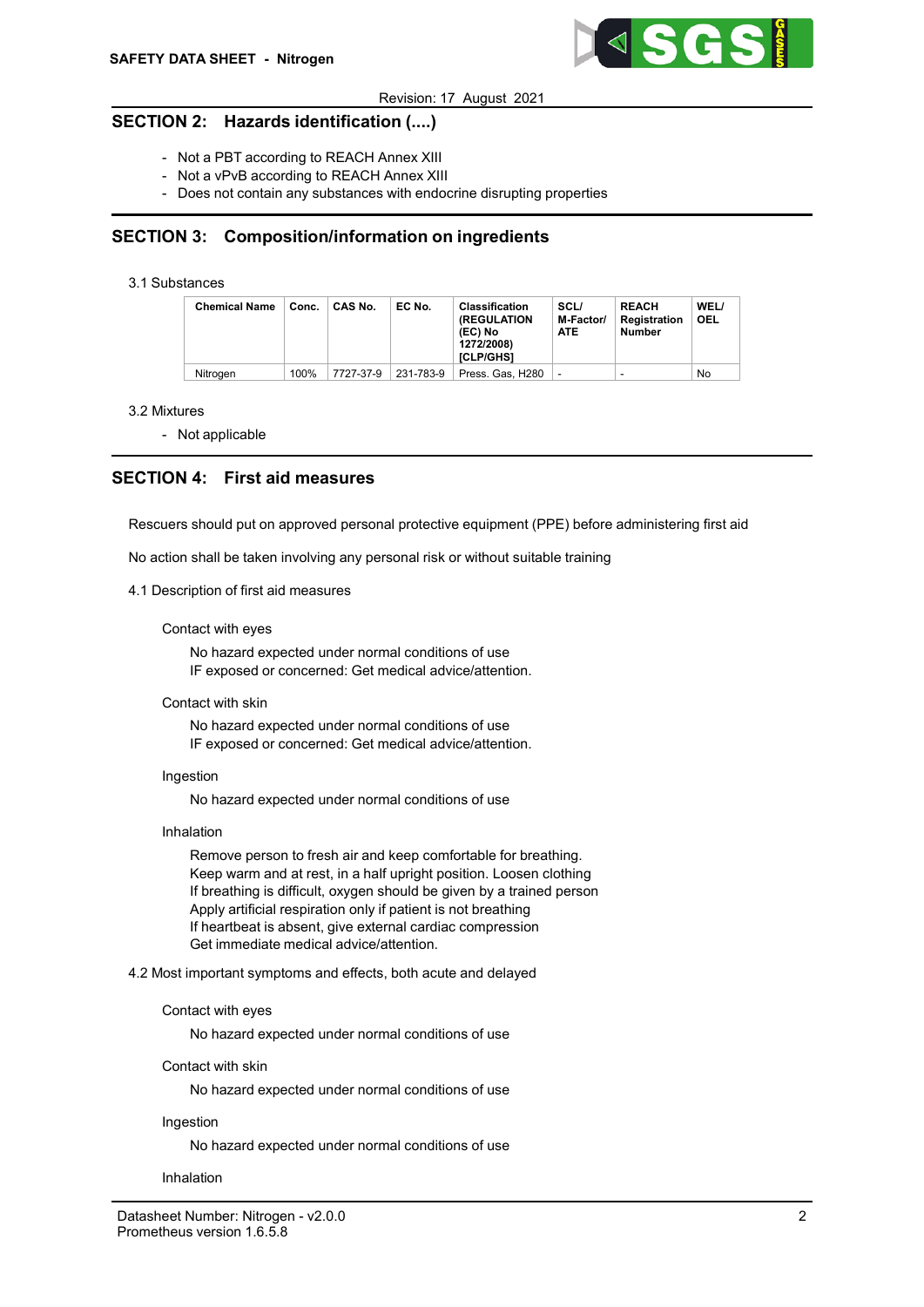

## SECTION 4: First aid measures (....)

Danger of suffocation at high concentrations due to oxygen displacement Exposure to oxygen deficient atmosphere may cause the following symptoms: dizziness, salivation, nausea, vomiting, loss of mobility/consciousness. Asphyxiation may bring about unconsciousness without warning and so rapidly that victim may be unable to protect themselves.

4.3 Indication of any immediate medical attention and special treatment needed

- Treat symptomatically
- If breathing is difficult, oxygen should be given by a trained person

## SECTION 5: Firefighting measures

- 5.1 Extinguishing media
	- Suitable extinguishing media: Not flammable. In case of fire use extinguishing media appropriate to surrounding conditions
	- Unsuitable extinguishing media: High volume water jet
- 5.2 Special hazards arising from the substance or mixture
	- In a fire or if heated, a pressure increase will occur and the container may burst
	- Inform Fire Brigade of potential danger of exploding and rocketing cylinders
- 5.3 Advice for firefighters
	- Special protective equipment: Wear self-contained breathing apparatus (SCBA). Wear full protective clothing including chemical protection suit.
	- Keep container(s) exposed to fire cool, by spraying with water
	- Collect contaminated fire extinguishing water separately. This MUST not be discharged into drains. Prevent fire extinguishing water from contaminating surface or ground water.

## SECTION 6: Accidental release measures

6.1 Personal precautions, protective equipment and emergency procedures

- No action shall be taken involving any personal risk or without suitable training
- Only trained and authorised personnel should carry out emergency response
- Personal precautions for non-emergency personnel: Avoid breathing vapours, mist or gas
- Personal precautions for emergency responders: Evacuate the area and keep personnel upwind; Ensure adequate ventilation; Avoid breathing vapours, mist or gas; Monitor oxygen level; Wear protective clothing as per section 8
- 6.2 Environmental precautions
	- Do not release to the environment except for emergency ventilation.
- 6.3 Methods and material for containment and cleaning up
	- Ventilate area

Additional advice: If possible, stop flow of product. Increase ventilation to the release area and monitor oxygen level.

If leak is from cylinder or cylinder valve, call the SGS Gases telephone number. If the leak is in the user's system, close the cylinder valve and safely vent the pressure before attempting repairs.

- Cylinder should be inspected and tested if leak occurs.
- 6.4 Reference to other sections
	- See section(s): 7, 8 & 13

## SECTION 7: Handling and storage

7.1 Precautions for safe handling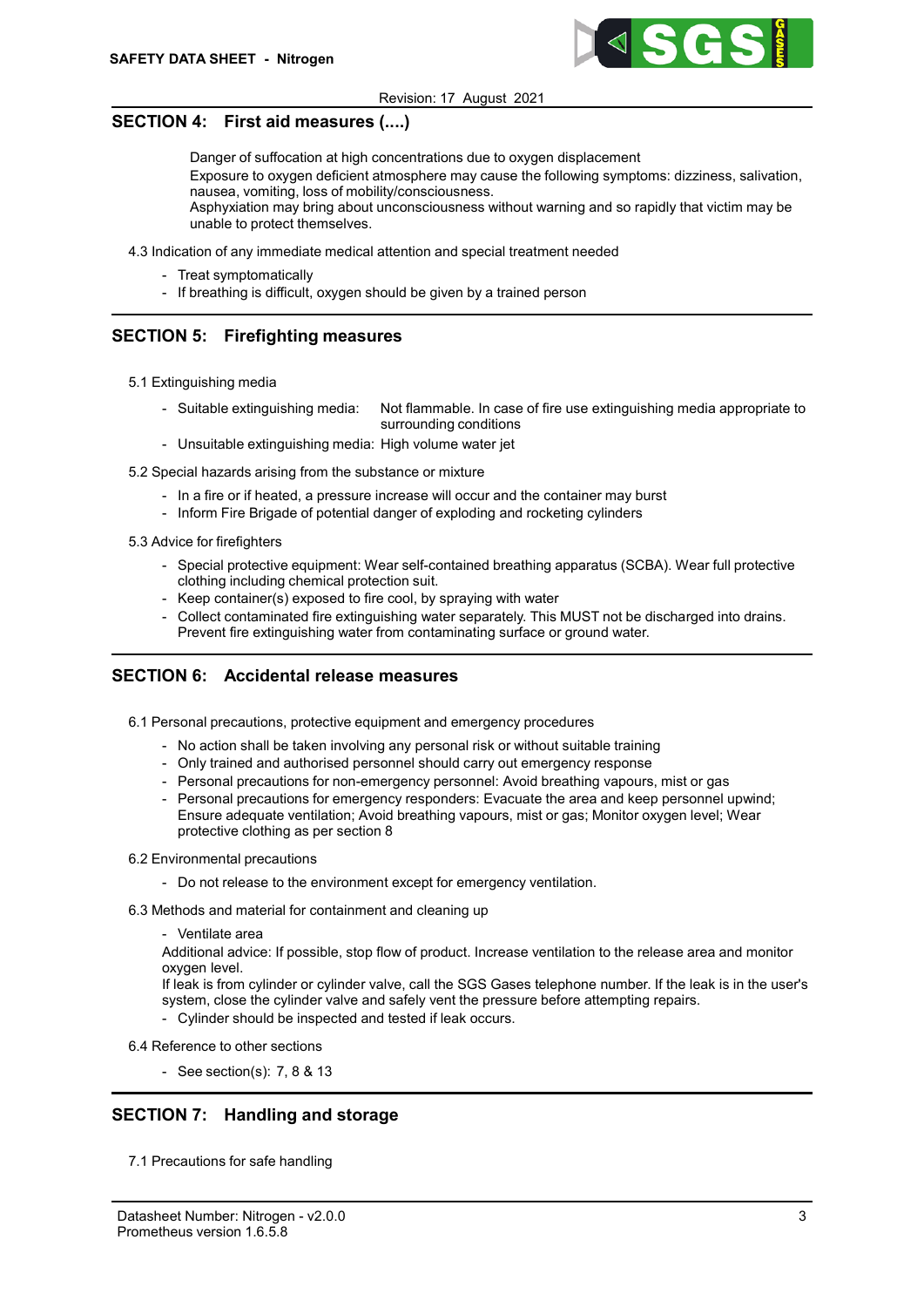

# SECTION 7: Handling and storage (....)

- Only experienced and properly instructed persons should handle gases under pressure.

- Ensure adequate ventilation
- Avoid breathing vapours, mist or gas
- Protect cylinders from physical damage; do not drag, roll, slide or drop.

- Do not allow storage area temperature to exceed 50°C (122°F).

- Before using the product, determine its identity by reading the label. Know and understand the properties and hazards of the product before use.

- When doubt exists as to the correct handling procedure for a particular gas, contact the supplier.

- Do not remove or deface labels provided by the supplier for the identification of the cylinder contents.

- When moving cylinders, even for short distances, use a cart, trolley, hand truck, etc designed to transport cylinders.

- Leave valve protection caps in place until the container has been secured against either a wall or bench or placed in a container stand and is ready for use.

- Use an adjustable strap wrench to remove over-tight or rusted caps.

- Before connecting the container, check the complete gas system for suitability, particularly for pressure rating and materials.

- Before connecting the container for use, ensure that back feed from the system into the container is prevented.

- Ensure the complete gas system is compatible for pressure rating and materials of construction.

- Ensure the complete gas system has been checked for leaks before use.

- Employ suitable pressure regulating devices on all containers when the gas is being emitted to systems with lower pressure rating than that of the container.

- Never insert an object (e.g. wrench, screwdriver, pry bar, etc) into valve cap openings. Doing so may damage valve, causing a leak to occur.

- Open valve slowly. If user experiences any difficulty operating cylinder valve discontinue use and contact supplier.

- Close container valve after each use and when empty, even if still connected to equipment.

- Never attempt to repair or modify container valves or safety relief devices. Damaged valves should be reported immediately to the supplier.

- Close valve after each use and when empty.

- Replace outlet caps or plugs and container caps as soon as container is disconnected from equipment.

- Do not subject containers to abnormal mechanical shocks which may cause damage to their valve or safety devices.

- Never attempt to lift a cylinder by its valve protection cap or guard.

- Do not use containers as rollers or supports or for any other purpose than to contain the gas as supplied.

- Never strike an arc on a compressed gas cylinder or make a cylinder a part of an electrical circuit.

- Do not smoke while handling product or cylinders.

- Never re-compress a gas or a gas mixture without first consulting the supplier.
- Never attempt to transfer gases from one cylinder/container to another.
- Always use backflow protective device in piping.
- When returning cylinder install valve outlet cap or plug leak tight.
- Never use direct flame or electrical heating devices to raise the pressure of a container.
- Containers should not be subjected to temperatures above 50°C (122°F).
- Prolonged periods of cold temperature below -30°C (-20°F) should be avoided.

7.2 Conditions for safe storage, including any incompatibilities

- Containers should not be stored in conditions likely to encourage corrosion.
- Store in a cool, dry well-ventilated place. Keep container tightly closed.
- Do not expose to temperatures exceeding 50°C/ 122°F.
- Protect from sunlight.
- Full containers should be stored so that oldest stock is used first.
- Stored containers should be periodically checked for general condition and leakage.
- Observe all regulations and local requirements regarding storage of containers.
- Protect containers stored in the open against rusting and extremes of weather.

- The container valves should be tightly closed and where appropriate valve outlets should be capped or or plugged.

- Container valve guards or caps should be in place.
- Store containers in location free from fire risk and away from sources of heat and ignition.
- Full and empty cylinders should be segregated. Containers should be segregated in the storage area

according to the various categories (e.g. flammable, toxic,etc.) and in accordance with local regulations.

- Keep away from combustible material.
- Return empty containers in a timely manner.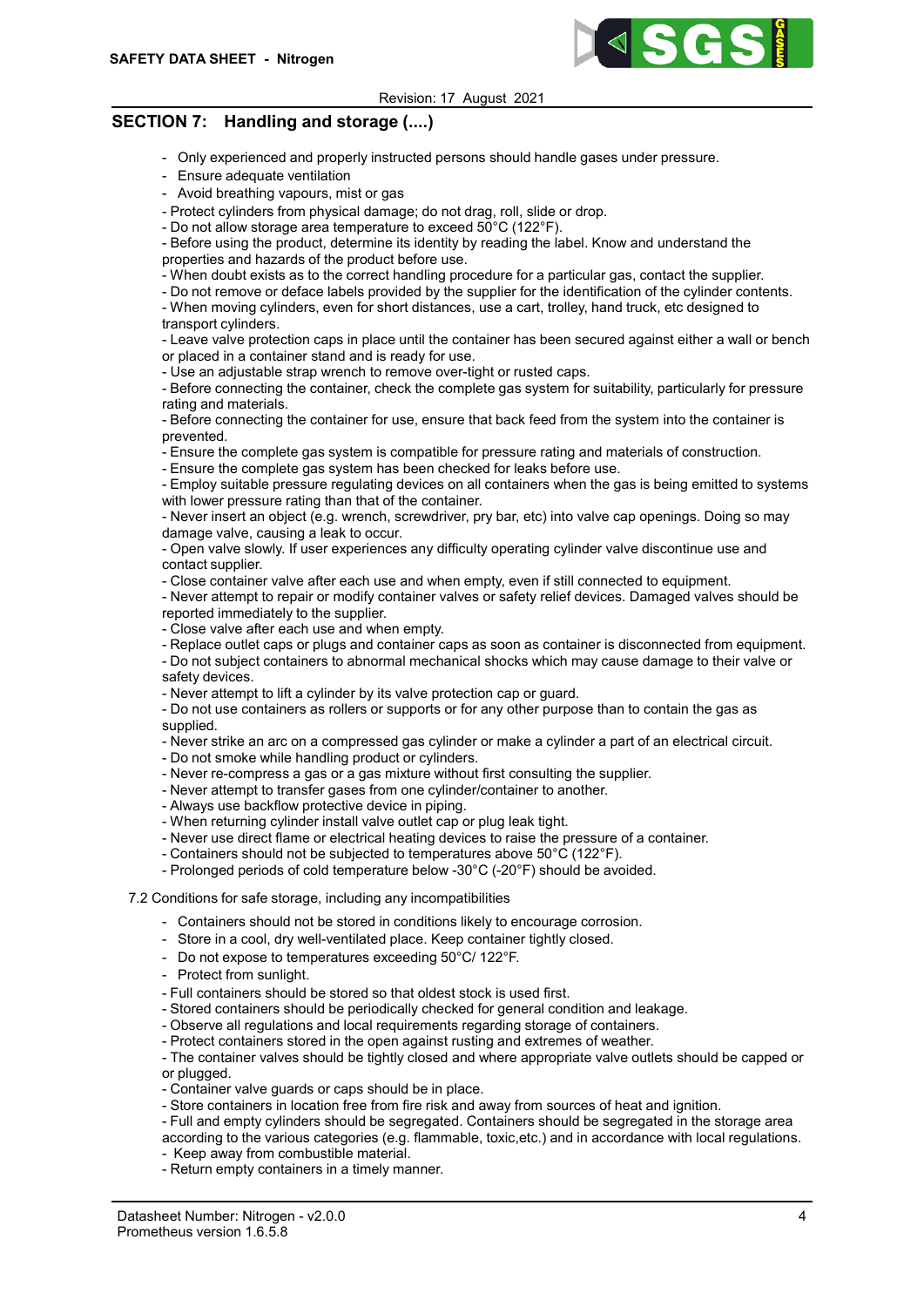

# SECTION 7: Handling and storage (....)

- 7.3 Specific end use(s)
	- Air conditioning testing gas

## SECTION 8: Exposure controls/personal protection

- 8.1 Control parameters
	- If this product contains ingredients with exposure limits, personal, workplace atmosphere or biological monitoring may be required to determine the effectiveness of the ventilation or other control measures and/or the necessity to use respiratory protective equipment.

Reference should be made to monitoring standards, such as the following: European Standard EN 689 (Workplace exposure - Measurement of exposure by inhalation to chemical agents - Strategy for testing compliance with occupational exposure limit values). European Standard EN 14042 (Workplace atmospheres. Guide for the application and use of procedures for the assessment of exposure to chemical and biological agents). European Standard EN 482 (Workplace exposure. General requirements for the performance of procedures for the measurement of chemical agents). Reference to national guidance documents for methods for the determination of hazardous substances will also be required.

### **Nitrogen**

No exposure limits have been set for this substance

### 8.2 Exposure controls

- Selection and use of personal protective equipment should be based on a risk assessment of exposure potential
- Engineering controls
	- Ensure adequate ventilation

Provide natural or mechanical ventilation to prevent oxygen deficient atmospheres below 19.5% oxygen.

Oxygen detectors should be considered

- Respiratory protection

Self contained breathing apparatus (SCBA) or positive pressure airline with mask are to be used in oxygen-deficient atmosphere. Air purifying respirators will not provide protection. Users of breathing apparatus must be trained.

BS EN 137:2006 Respiratory protective devices. Self-contained open-circuit compressed air breathing apparatus with full face mask.

- Skin protection
	- Wear protective gloves

Sturdy work gloves are recommended for handling cylinders. Standard EN 388 - Protective gloves against mechanical risk.

The breakthrough time of the selected glove(s) must be greater than the intended use period. Safety shoes are recommended when handling cylinders. Standard EN ISO 20345 - Personal protective equipment - Safety footwear.

- Eye/face protection

Wear safety glasses approved to standard EN 166.

- Thermal hazards Not applicable

### - Hygiene measures

- Use good personal hygiene practices Do not eat, drink or smoke when using this product. Wash thoroughly after handling.
- Environmental exposure controls Do not release to the environment except for emergency ventilation.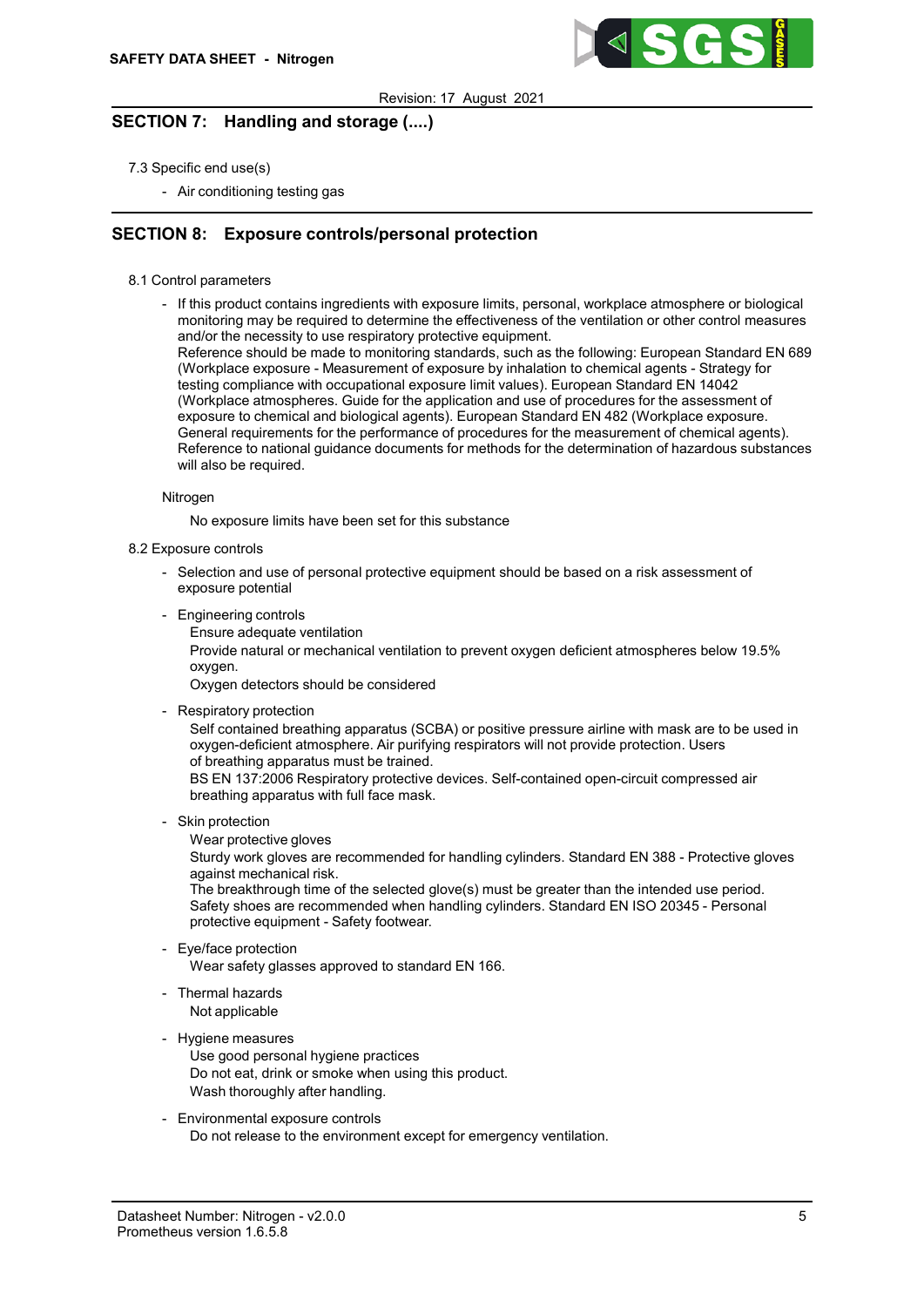

# SECTION 9: Physical and chemical properties

- 9.1 Information on basic physical and chemical properties
	- Physical state: Compressed gas
	- Colour: Colourless
	- Odour: None
	- Melting point/freezing point: -346 °F (-210 °C)
	- Boiling point or initial boiling point and boiling range: -321 °F (-196 °C)
	- Flammability: Not flammable
	- Lower and upper explosion limit: No data available
	- Flash point: Not applicable
	- Auto-ignition temperature: No data available
	- Decomposition temperature: No data available
	- pH: Not applicable
	- Kinematic viscosity: Not applicable
	- Solubility: 0.02 g/L
	- Partition coefficient n-octanol/water (log value): No data available
	- Vapour pressure: No data available
	- Density and/or relative density: Not applicable
	- Relative vapour density: 0.97 (air = 1)
	- Particle characteristics: Not applicable

### 9.2 Other information

- Molecular weight: 28 g/mol
- Density: 0.0012 g/cm<sup>3</sup> (0.075 lb/ft<sup>3</sup>) at 21 °C (70 °F) Note: (as vapour)
- Specific Volume: 0.8615 m<sup>3</sup>/kg (13.80 ft<sup>3</sup>/lb) at 21 °C (70 °F)
- Critical temperature: -147 °C (-233 °F)

### SECTION 10: Stability and reactivity

- 10.1 Reactivity
	- Considered stable under normal conditions
- 10.2 Chemical stability
	- Stable under normal conditions
- 10.3 Possibility of hazardous reactions
	- No hazardous reactions known if used for its intended purpose
- 10.4 Conditions to avoid
	- Avoid extremes of temperature
- 10.5 Incompatible materials
	- No information available
- 10.6 Hazardous decomposition products
	- No hazardous decomposition products known

## SECTION 11: Toxicological information

- 11.1 Information on hazard classes as defined in Regulation (EC) No 1272/2008
	- Acute Toxicity Based on available data, the classification criteria are not met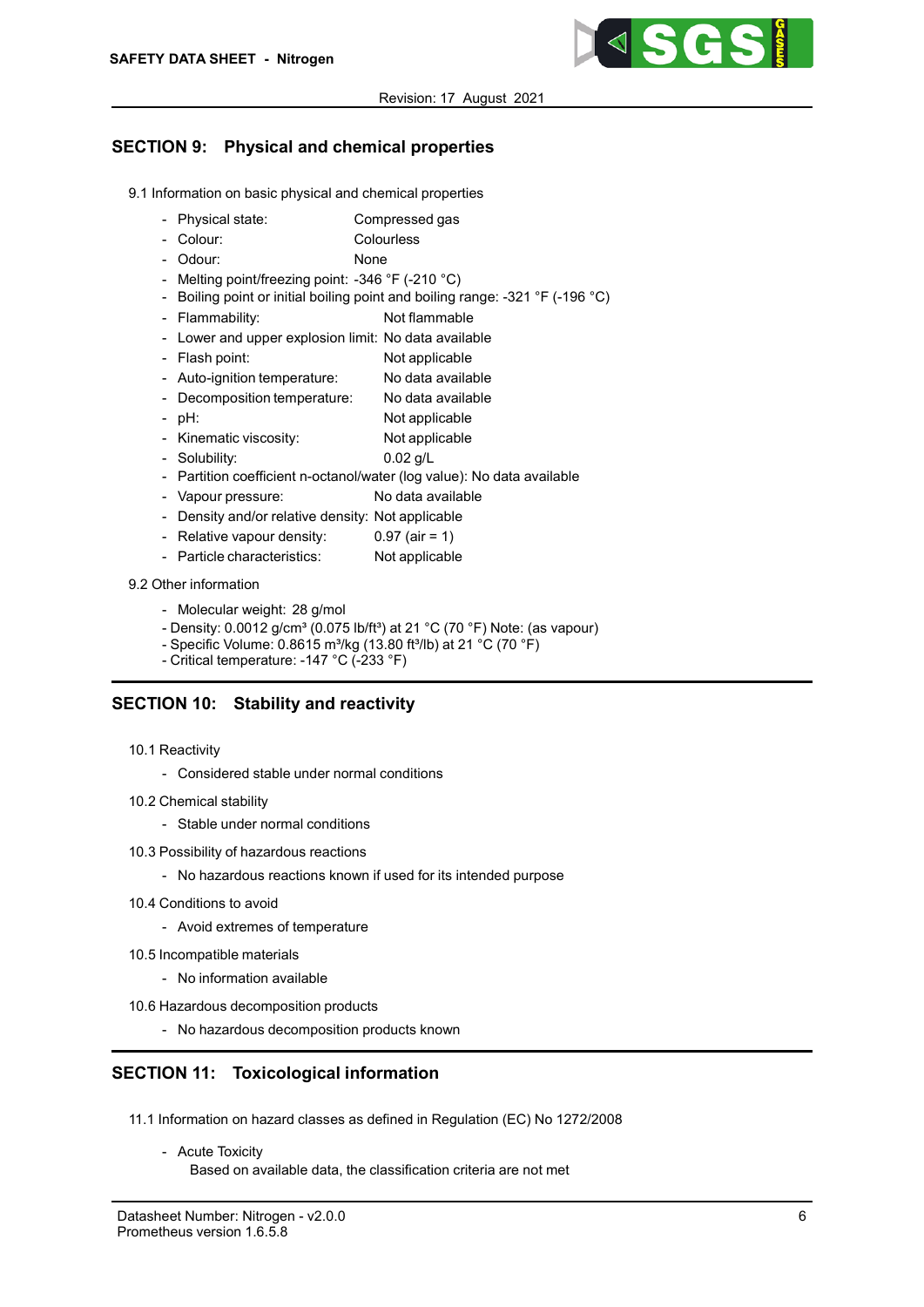

# SECTION 11: Toxicological information (....)

| Substances           |                          |                                   |                                      |
|----------------------|--------------------------|-----------------------------------|--------------------------------------|
| <b>Chemical Name</b> | $LD_{50}$ (oral,<br>rat) | $LC_{50}$<br>(inhalation,<br>rat) | LD <sub>50</sub> (dermal,<br>rabbit) |
| Nitrogen             | No data available        | No data available                 | No data available                    |

### - Skin corrosion/irritation

Based on available data, the classification criteria are not met

Substances

|          | <b>Chemical Name Irritation/corrosion</b> |  |
|----------|-------------------------------------------|--|
| Nitrogen | No data available                         |  |

- Serious eye damage/irritation Based on available data, the classification criteria are not met

Substances

| <b>Chemical Name</b> | Irritation/corrosion |
|----------------------|----------------------|
| Nitrogen             | No data available    |

- Respiratory or skin sensitisation

Based on the available data, the classification criteria are not met

| <b>Chemical Name</b> | Skin<br>sensitisation | Respiratory<br>sensitisation |
|----------------------|-----------------------|------------------------------|
| Nitrogen             | No data available     | No data available            |

- Germ cell mutagenicity

Based on available data, the classification criteria are not met

#### **Substances**

| <b>Chemical Name</b> | Toxicity - In<br>Vitro | Toxicity - In<br>Vivo |
|----------------------|------------------------|-----------------------|
| Nitrogen             | No data available      | No data available     |

- Carcinogenicity

Based on available data, the classification criteria are not met

### Substances

| <b>Chemical Name</b> | NOAEL (oral,<br>rat) | <b>NOAEC</b><br>(inhalation.<br>rat) | <b>NOAEL</b><br>(dermal, rat) |
|----------------------|----------------------|--------------------------------------|-------------------------------|
| Nitrogen             | No data available    | No data available                    | No data available             |

- Reproductive toxicity

Based on available data, the classification criteria are not met

#### **Substances**

| <b>Chemical Name</b> | NOAEL (oral,<br>rat) | <b>NOAEC</b><br>(inhalation,<br>rat) | <b>NOAEL</b><br>(dermal, rat) |
|----------------------|----------------------|--------------------------------------|-------------------------------|
| Nitrogen             | No data available    | No data available                    | No data available             |

- Specific target organ toxicity (STOT) single exposure Based on the available data, the classification criteria are not met
- Specific target organ toxicity (STOT) repeated exposure Based on the available data, the classification criteria are not met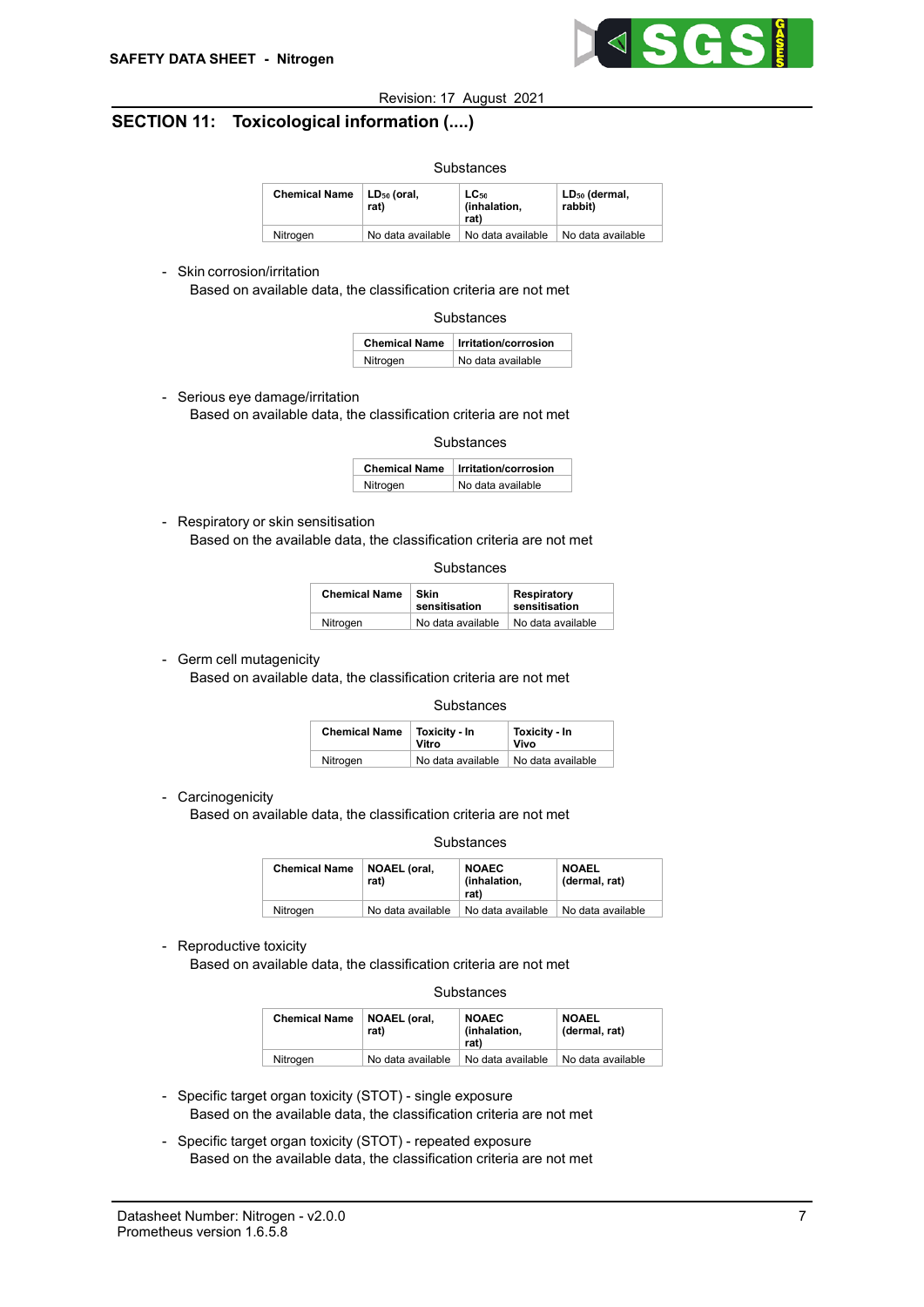

# SECTION 11: Toxicological information (....)

| Substances           |                      |                                      |                               |
|----------------------|----------------------|--------------------------------------|-------------------------------|
| <b>Chemical Name</b> | NOAEL (oral,<br>rat) | <b>NOAEC</b><br>(inhalation,<br>rat) | <b>NOAEL</b><br>(dermal, rat) |
| Nitrogen             | No data available    | No data available                    | No data available             |

- Aspiration hazard

Based on the available data, the classification criteria are not met

- Contact with eyes

No hazard expected under normal conditions of use

- Contact with skin

No hazard expected under normal conditions of use

- Ingestion No hazard expected under normal conditions of use
- Inhalation

Danger of suffocation at high concentrations due to oxygen displacement Exposure to oxygen deficient atmosphere may cause the following symptoms: dizziness, salivation, nausea, vomiting, loss of mobility/consciousness. Asphyxiation may bring about unconsciousness without warning and so rapidly that victim may be unable to protect themselves.

### 11.2 Information on other hazards

- Does not contain any substances with endocrine disrupting properties

## SECTION 12: Ecological information

- 12.1 Toxicity
	- Based on available data, the classification criteria are not met

#### **Substances**

| <b>Chemical Name</b> | LC <sub>50</sub> (fish) | EC <sub>50</sub> (aquatic<br>invertebrates) | EC <sub>50</sub> (aquatic<br>algae) |
|----------------------|-------------------------|---------------------------------------------|-------------------------------------|
| Nitrogen             | No data available       | No data available                           | No data available                   |

### 12.2 Persistence and degradability

- No data available

#### **Substances**

| Chemical Name   Biodegradation |                   |
|--------------------------------|-------------------|
| Nitrogen                       | No data available |

- 12.3 Bioaccumulative potential
	- Bioaccumulation is not expected

#### **Substances**

| <b>Chemical Name</b> | <b>Bioconcentration</b><br>Factor (BCF) | Log Kow           |
|----------------------|-----------------------------------------|-------------------|
| Nitrogen             | No data available                       | No data available |

### 12.4 Mobility in soil

- No data available
- - - -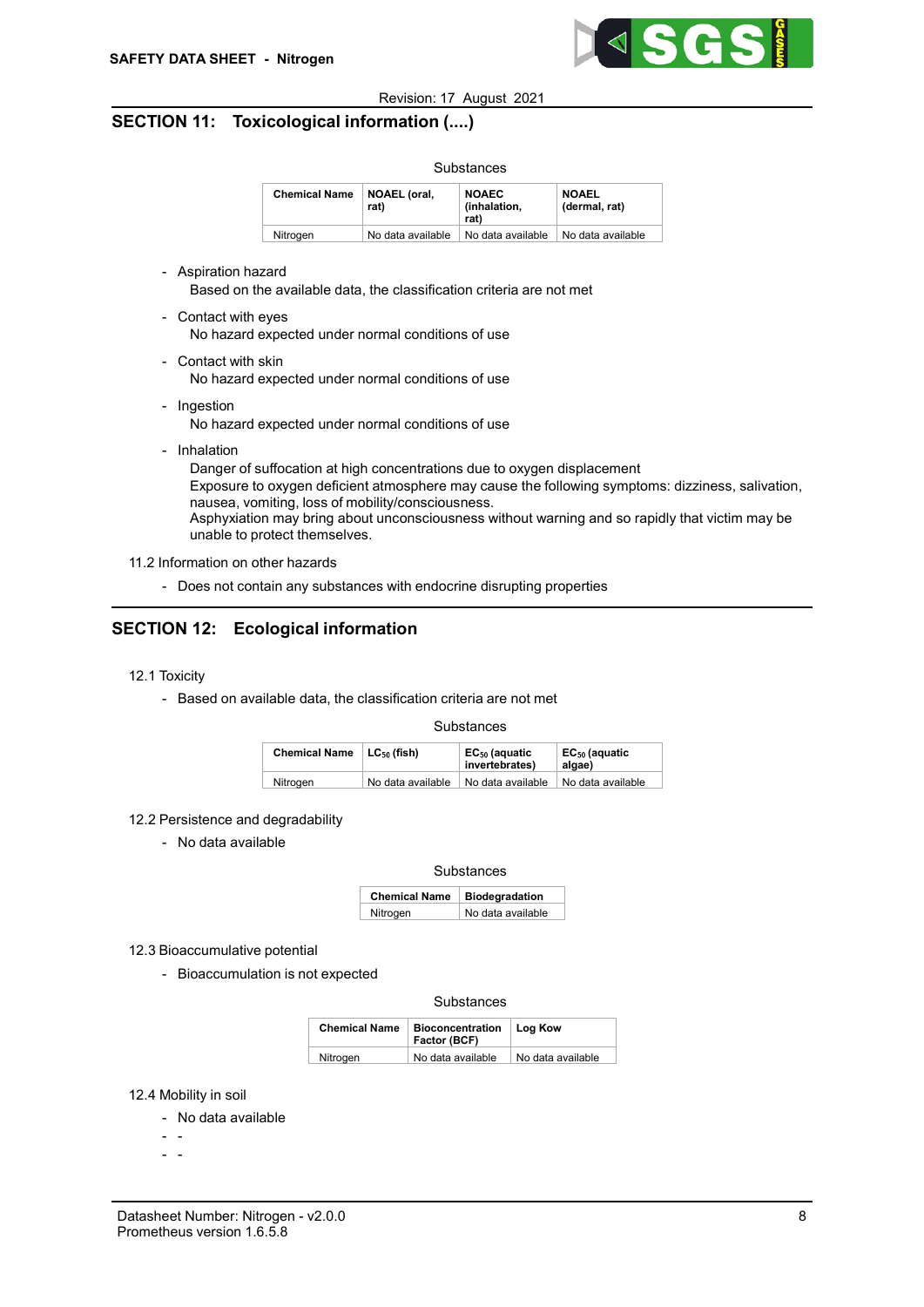

# SECTION 12: Ecological information (....)

#### Substances

Chemical Name | Adsorption/desorption Nitrogen No data available

12.5 Results of PBT and vPvB assessment

- Not a PBT according to REACH Annex XIII
- Not a vPvB according to REACH Annex XIII
- 12.6 Endocrine disrupting properties
	- No information available
- 12.7 Other adverse effects
	- No information available

## SECTION 13: Disposal considerations

- 13.1 Waste treatment methods
	- Disposal should be in accordance with local, state or national legislation
	- Cylinders should be returned to suppliers
- 13.2 Classification
	- The waste must be identified according to the List of Wastes (2000/532/EC)
	- Hazardous Property Code(s): None assigned

# SECTION 14: Transport information



- 14.1 UN number or ID number
	- UN No.: 1066
- 14.2 UN proper shipping name
	- Proper Shipping Name: NITROGEN, COMPRESSED
- 14.3 Transport hazard class(es)
	- Hazard Class: 2.2
- 14.4 Packing group
	- Packing Group: Not applicable
- 14.5 Environmental hazards
	- Not Classified
- 14.6 Special precautions for user

- Ensure vehicle driver is aware of the potential hazards of the load and knows what to do in the event of an accident or an emergency.

- Avoid transport on vehicles where the load space is not separated from the driver's compartment.
- Before transporting product containers ensure there is adequate ventilation and:
- they are firmly secured and the cylinder valve is closed and not leaking;
- the valve outlet cap nut or plug (where provided) is correctly fitted;
- the valve protection device (where provided) is correctly fitted.

- The transportation information is not intended to convey all specific regulatory data relating to this material.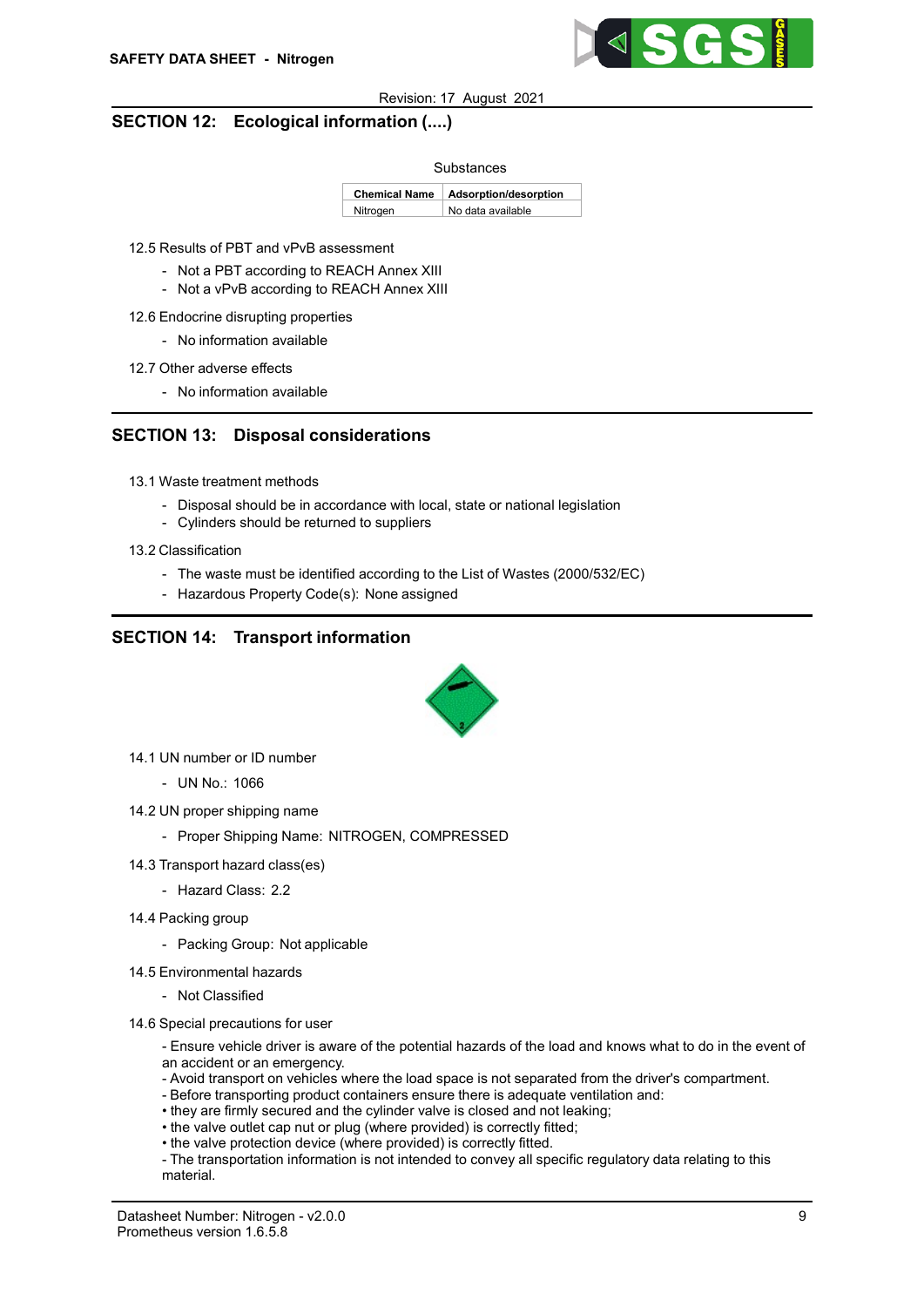

## SECTION 14: Transport information (....)

- For complete transportation information, contact a SGS Gases customer service representative.
- 14.7 Maritime transport in bulk according to IMO instruments
	- Not applicable
- 14.8 Road/Rail (ADR/RID)
	- ADR UN No.: 1066
	- Proper Shipping Name: NITROGEN, COMPRESSED
	- ADR Hazard Class: 2
	- ADR Packing Group: Not applicable
	- Tunnel Code: (E)
- 14.9 Sea (IMDG)
	- IMDG UN No.: 1066
	- Proper Shipping Name: NITROGEN, COMPRESSED
	- IMDG Hazard Class: 2.2
	- IMDG Pack Group.: Not applicable

14.10 Air (ICAO/IATA)

- ICAO UN No.: 1066
- Proper Shipping Name: NITROGEN, COMPRESSED
- ICAO Hazard Class: 2.2
- ICAO Packing Group: Not applicable

# SECTION 15: Regulatory information

15.1 Safety, health and environmental regulations/legislation specific for the substance or mixture

- This safety data sheet is provided in compliance with REACH Regulation (EC) No 1907/2006 (as amended by Regulation (EU) 2020/878) and UK REACH
- The GB Classification, Labelling and Packaging Regulation (GB CLP) applies in Great Britain
- Regulation (EC) No. 1272/2008 on the classification, labelling and packaging of substances and mixtures (CLP Regulation) applies in Europe
- Seveso III Directive (2012/18/EU, Dangerous Substances in Annex I: None
- Restrictions on use according to Annex XVII to REACH Regulation: None

15.2 Chemical safety assessment

- A REACH chemical safety assessment has not been carried out

# SECTION 16: Other information

The above information is believed to be correct but does not purport to be all inclusive and shall be used only as a guide. This company shall not be held liable for any damage resulting from handling or from contact with the above product.

Sources of data: Information from published literature and company data

Revision No. 2.0.0. Revised August 2021. Changes made: Revised to conform to latest version of REACH Annex II.

Text not given with phrase codes where they are used elsewhere in this safety data sheet:

- H280: Contains gas under pressure; may explode if heated

### Acronyms

- ATE: Acute Toxicity Estimate